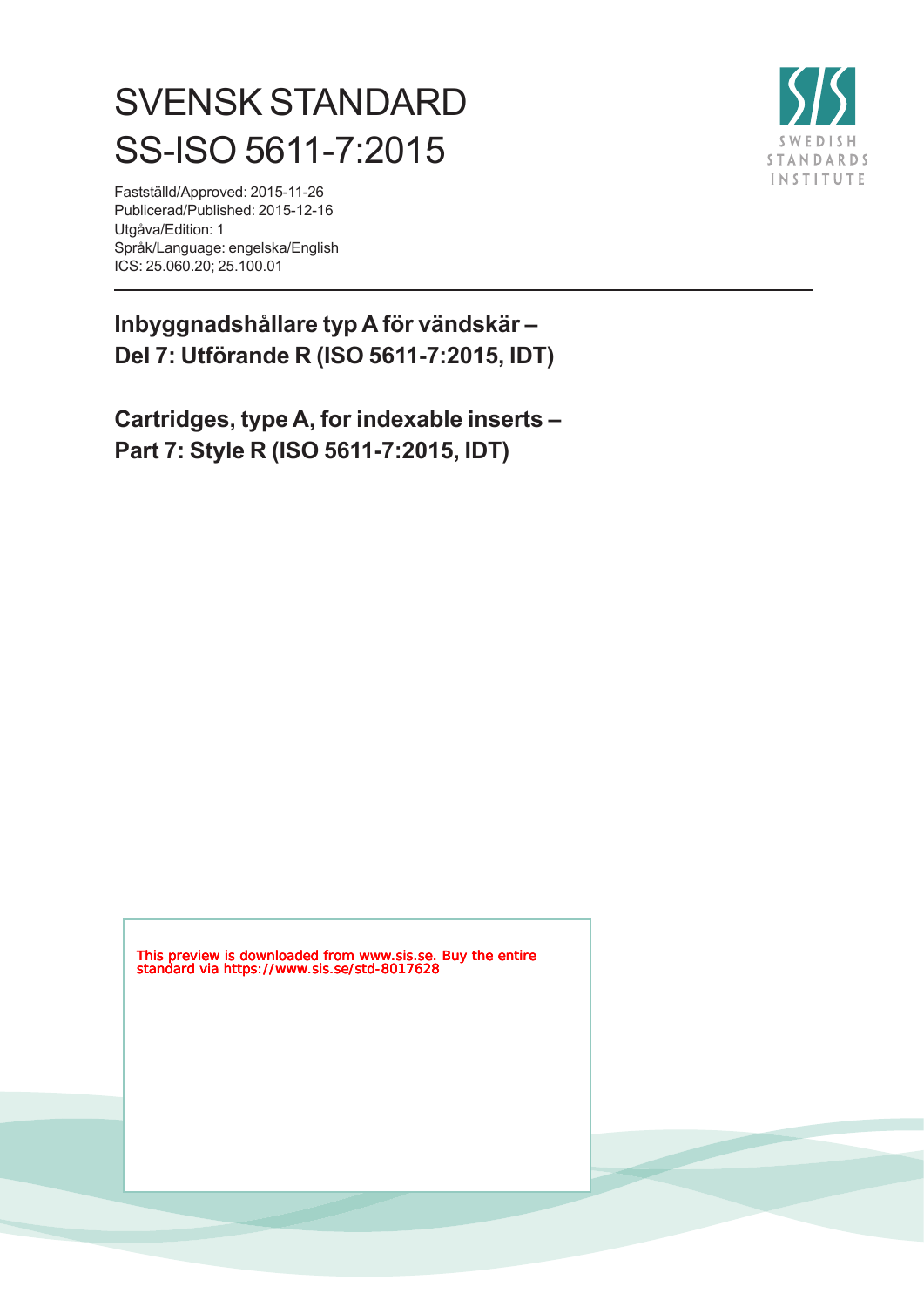# Standarder får världen att fungera

*SIS (Swedish Standards Institute) är en fristående ideell förening med medlemmar från både privat och offentlig sektor. Vi är en del av det europeiska och globala nätverk som utarbetar internationella standarder. Standarder är dokumenterad kunskap utvecklad av framstående aktörer inom industri, näringsliv och samhälle och befrämjar handel över gränser, bidrar till att processer och produkter blir säkrare samt effektiviserar din verksamhet.* 

#### **Delta och påverka**

Som medlem i SIS har du möjlighet att påverka framtida standarder inom ditt område på nationell, europeisk och global nivå. Du får samtidigt tillgång till tidig information om utvecklingen inom din bransch.

#### **Ta del av det färdiga arbetet**

Vi erbjuder våra kunder allt som rör standarder och deras tillämpning. Hos oss kan du köpa alla publikationer du behöver – allt från enskilda standarder, tekniska rapporter och standardpaket till handböcker och onlinetjänster. Genom vår webbtjänst e-nav får du tillgång till ett lättnavigerat bibliotek där alla standarder som är aktuella för ditt företag finns tillgängliga. Standarder och handböcker är källor till kunskap. Vi säljer dem.

#### **Utveckla din kompetens och lyckas bättre i ditt arbete**

Hos SIS kan du gå öppna eller företagsinterna utbildningar kring innehåll och tillämpning av standarder. Genom vår närhet till den internationella utvecklingen och ISO får du rätt kunskap i rätt tid, direkt från källan. Med vår kunskap om standarders möjligheter hjälper vi våra kunder att skapa verklig nytta och lönsamhet i sina verksamheter.

**Vill du veta mer om SIS eller hur standarder kan effektivisera din verksamhet är du välkommen in på www.sis.se eller ta kontakt med oss på tel 08-555 523 00.**

# Standards make the world go round

*SIS (Swedish Standards Institute) is an independent non-profit organisation with members from both the private and public sectors. We are part of the European and global network that draws up international standards. Standards consist of documented knowledge developed by prominent actors within the industry, business world and society. They promote cross-border trade, they help to make processes and products safer and they streamline your organisation.*

#### **Take part and have influence**

As a member of SIS you will have the possibility to participate in standardization activities on national, European and global level. The membership in SIS will give you the opportunity to influence future standards and gain access to early stage information about developments within your field.

#### **Get to know the finished work**

We offer our customers everything in connection with standards and their application. You can purchase all the publications you need from us - everything from individual standards, technical reports and standard packages through to manuals and online services. Our web service e-nav gives you access to an easy-to-navigate library where all standards that are relevant to your company are available. Standards and manuals are sources of knowledge. We sell them.

#### **Increase understanding and improve perception**

With SIS you can undergo either shared or in-house training in the content and application of standards. Thanks to our proximity to international development and ISO you receive the right knowledge at the right time, direct from the source. With our knowledge about the potential of standards, we assist our customers in creating tangible benefit and profitability in their organisations.

**If you want to know more about SIS, or how standards can streamline your organisation, please visit www.sis.se or contact us on phone +46 (0)8-555 523 00**



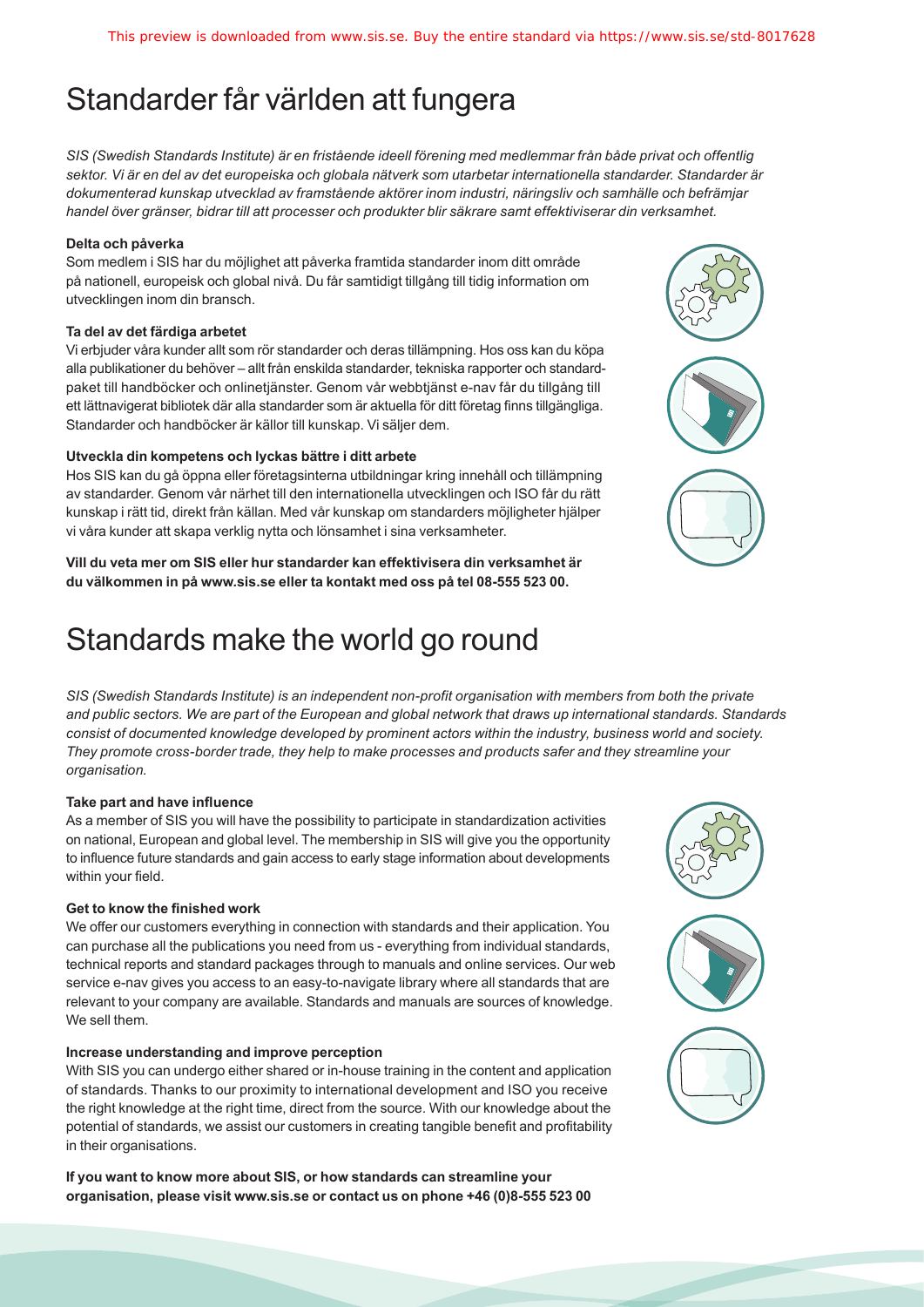Den internationella standarden ISO 5611-7:2015 gäller som svensk standard. Detta dokument innehåller den officiella engelska versionen av ISO 5611-7:2015.

Denna standard ersätter SS-ISO 5611, utgåva 2.

The International Standard ISO 5611-7:2015 has the status of a Swedish Standard. This document contains the official English version of ISO 5611-7:2015.

This standard supersedes the Swedish Standard SS-ISO 5611, edition 2.

© Copyright / Upphovsrätten till denna produkt tillhör SIS, Swedish Standards Institute, Stockholm, Sverige. Användningen av denna produkt regleras av slutanvändarlicensen som återfinns i denna produkt, se standardens sista sidor.

© Copyright SIS, Swedish Standards Institute, Stockholm, Sweden. All rights reserved. The use of this product is governed by the end-user licence for this product. You will find the licence in the end of this document.

*Upplysningar om sakinnehållet i standarden lämnas av SIS, Swedish Standards Institute, telefon 08-555 520 00. Standarder kan beställas hos SIS Förlag AB som även lämnar allmänna upplysningar om svensk och utländsk standard.*

*Information about the content of the standard is available from the Swedish Standards Institute (SIS), telephone +46 8 555 520 00. Standards may be ordered from SIS Förlag AB, who can also provide general information about Swedish and foreign standards.*

Denna standard är framtagen av kommittén för Skärande verktyg, SIS / TK 273.

Har du synpunkter på innehållet i den här standarden, vill du delta i ett kommande revideringsarbete eller vara med och ta fram andra standarder inom området? Gå in på www.sis.se - där hittar du mer information.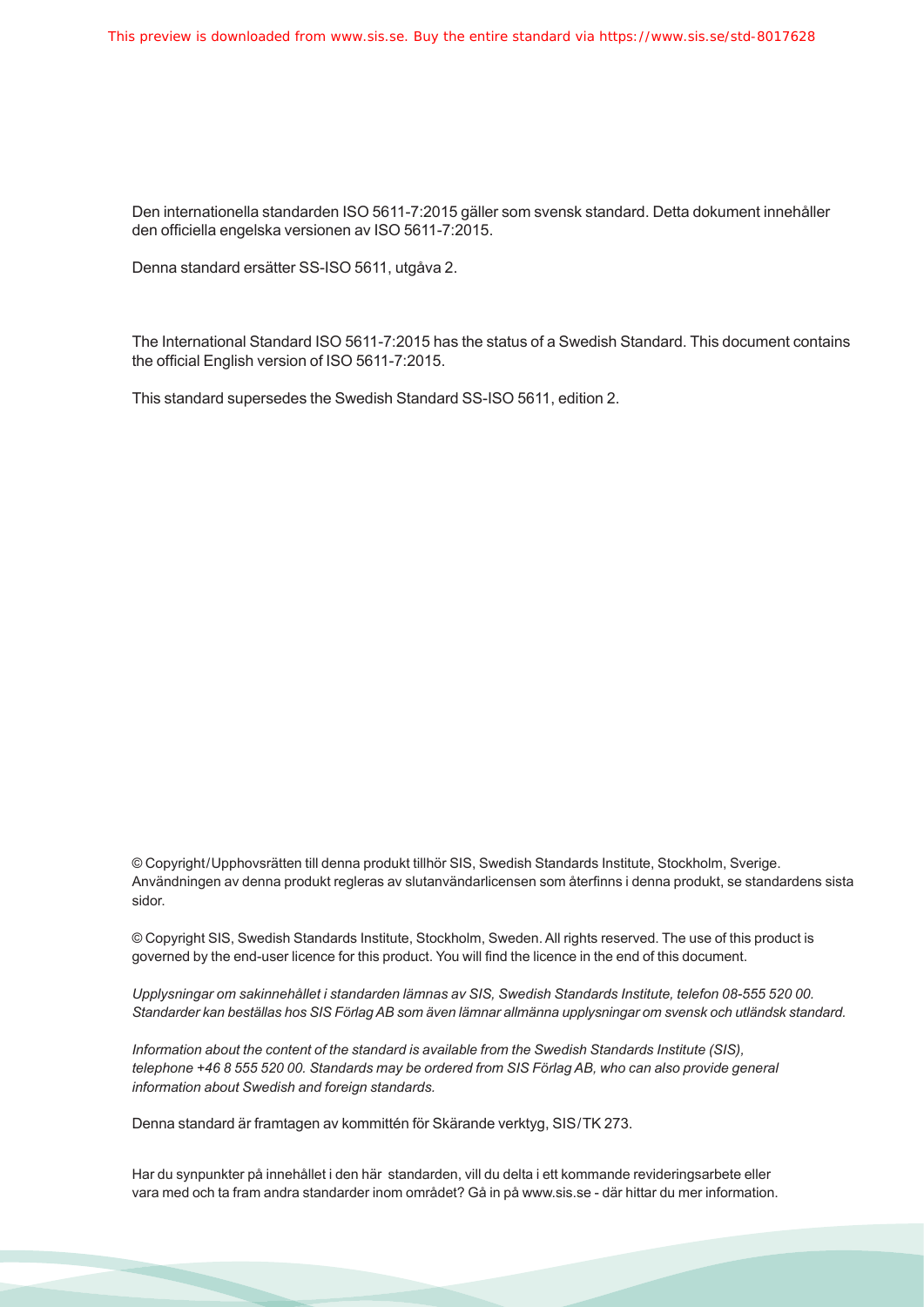This preview is downloaded from www.sis.se. Buy the entire standard via https://www.sis.se/std-8017628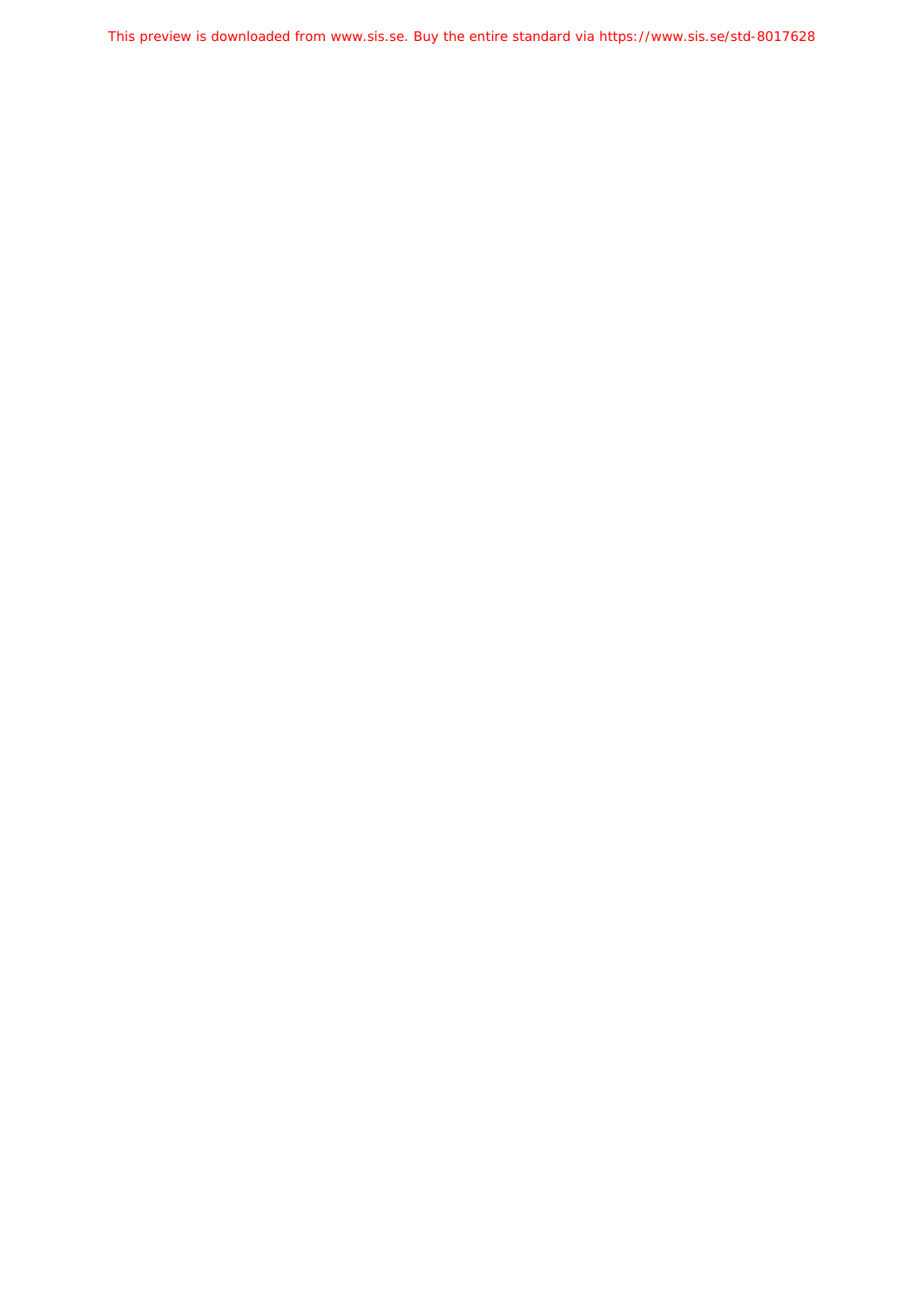# **Contents**

| Foreword       |                                                   |
|----------------|---------------------------------------------------|
| $\mathbf{1}$   |                                                   |
| $\overline{2}$ |                                                   |
| 3              |                                                   |
|                |                                                   |
| 5              |                                                   |
| 6              |                                                   |
|                | Method of holding<br>Corner radius $r_{\epsilon}$ |
| 7              | Extent of delivery <b>Extent of delivery</b>      |
| 8              |                                                   |

Page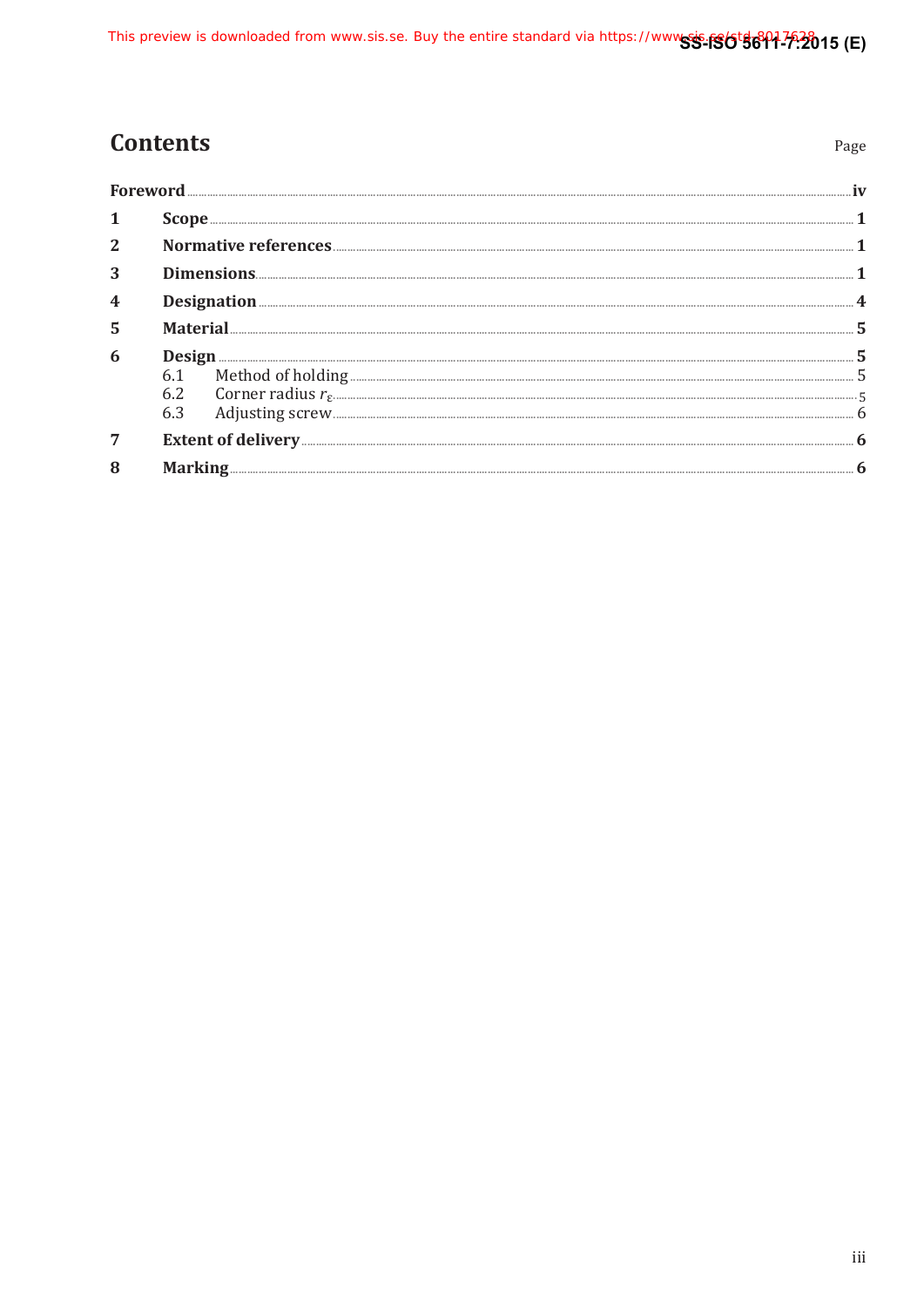### <span id="page-5-0"></span>**Foreword**

ISO (the International Organization for Standardization) is a worldwide federation of national standards bodies (ISO member bodies). The work of preparing International Standards is normally carried out through ISO technical committees. Each member body interested in a subject for which a technical committee has been established has the right to be represented on that committee. International organizations, governmental and non-governmental, in liaison with ISO, also take part in the work. ISO collaborates closely with the International Electrotechnical Commission (IEC) on all matters of electrotechnical standardization.

The procedures used to develop this document and those intended for its further maintenance are described in the ISO/IEC Directives, Part 1. In particular the different approval criteria needed for the different types of ISO documents should be noted. This document was drafted in accordance with the editorial rules of the ISO/IEC Directives, Part 2 (see [www.iso.org/directives\)](http://www.iso.org/directives).

Attention is drawn to the possibility that some of the elements of this document may be the subject of patent rights. ISO shall not be held responsible for identifying any or all such patent rights. Details of any patent rights identified during the development of the document will be in the Introduction and/or on the ISO list of patent declarations received (see [www.iso.org/patents](http://www.iso.org/patents)).

Any trade name used in this document is information given for the convenience of users and does not constitute an endorsement.

For an explanation on the meaning of ISO specific terms and expressions related to conformity assessment, as well as information about ISO's adherence to the WTO principles in the Technical Barriers to Trade (TBT) see the following URL: [Foreword - Supplementary information](http://www.iso.org/iso/home/standards_development/resources-for-technical-work/foreword.htm)

The committee responsible for this document is ISO/TC 29, *Small tools*, Subcommittee SC 9, *Tools with defined cutting edges, cutting items*.

This first edition of ISO 5611-7, together with ISO 5611-1, ISO 5611-2, ISO 5611-3, ISO 5611-4, ISO 5611-5, ISO 5611-6, ISO 5611-8, ISO 5611-9, ISO 5611-10, ISO 5611-11, and ISO 5611-12, cancels and replaces ISO 5611:1995, which has been technically revised.

ISO 5611 consists of the following parts, under the general title *Cartridges, type A, for indexable inserts*:

- *Part 1: General survey, correlation and determination of dimensions*
- *Part 2: Style F*
- *Part 3: Style G*
- *Part 4: Style J*
- *Part 5: Style K*
- *Part 6: Style L*
- *Part 7: Style R*
- *Part 8: Style S*
- *Part 9: Style T*
- *Part 10: Style U*
- *Part 11: Style W*
- *Part 12: Style Y*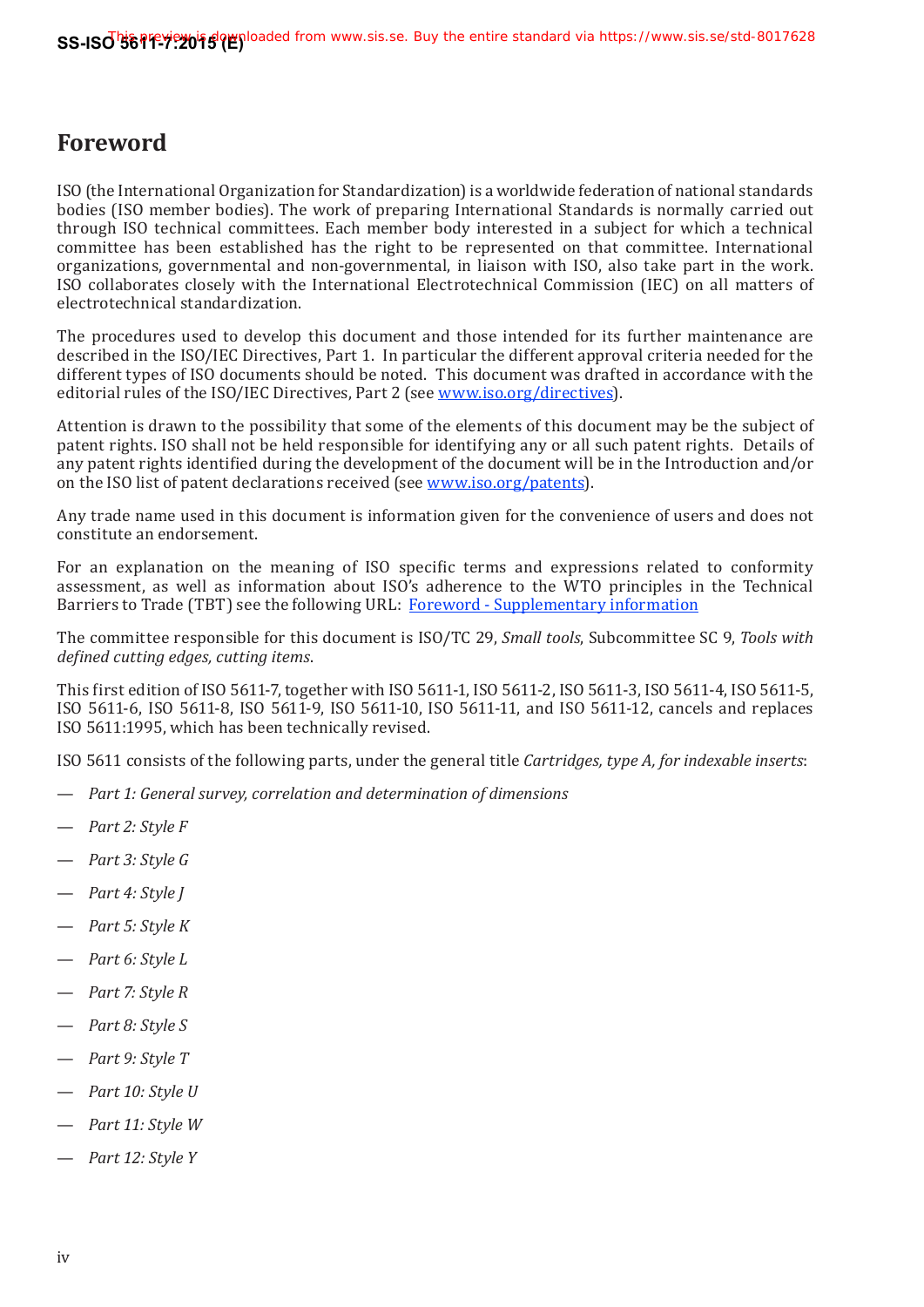# <span id="page-6-0"></span>**Cartridges, type A, for indexable inserts —**

### Part 7: **Style R**

### **1 Scope**

This part of ISO 5611 applies for cartridges type A, with hole(s) for fastening screw(s), of style R, i.e. with cutting edge angle  $\kappa_r$  = 75° for side cutting.

Cartridges are intended to be used with indexable inserts made of hard metal, ceramic or other cutting materials and are primarily mounted to be used for internal turning of operations.

### **2 Normative references**

The following documents, in whole or in part, are normatively referenced in this document and are indispensable for its application. For dated references, only the edition cited applies. For undated references, the latest edition of the referenced document (including any amendments) applies.

ISO 1832, *Indexable inserts for cutting tools — Designation*

ISO 5608, *Turning and copying tool holders and cartridges for indexable inserts — Designation*

ISO 5611-1, *Cartridges, type A, for indexable inserts — Part 1: General survey, correlation and determination of dimensions*

### **3 Dimensions**

Cartridges type A need not comply with the pictorial representation, only the dimensions given shall be observed.

For determination of dimensions *h*1, *f* and *l*1 see ISO 5611-1. For explanation of the designation code for cartridges, see ISO 5608.



NOTE For other dimensions, see [Figure](#page-7-0) 2.

**Figure** 1 — Style R with height  $h_1 = 6$  mm and 8 mm with rhombic indexable insert